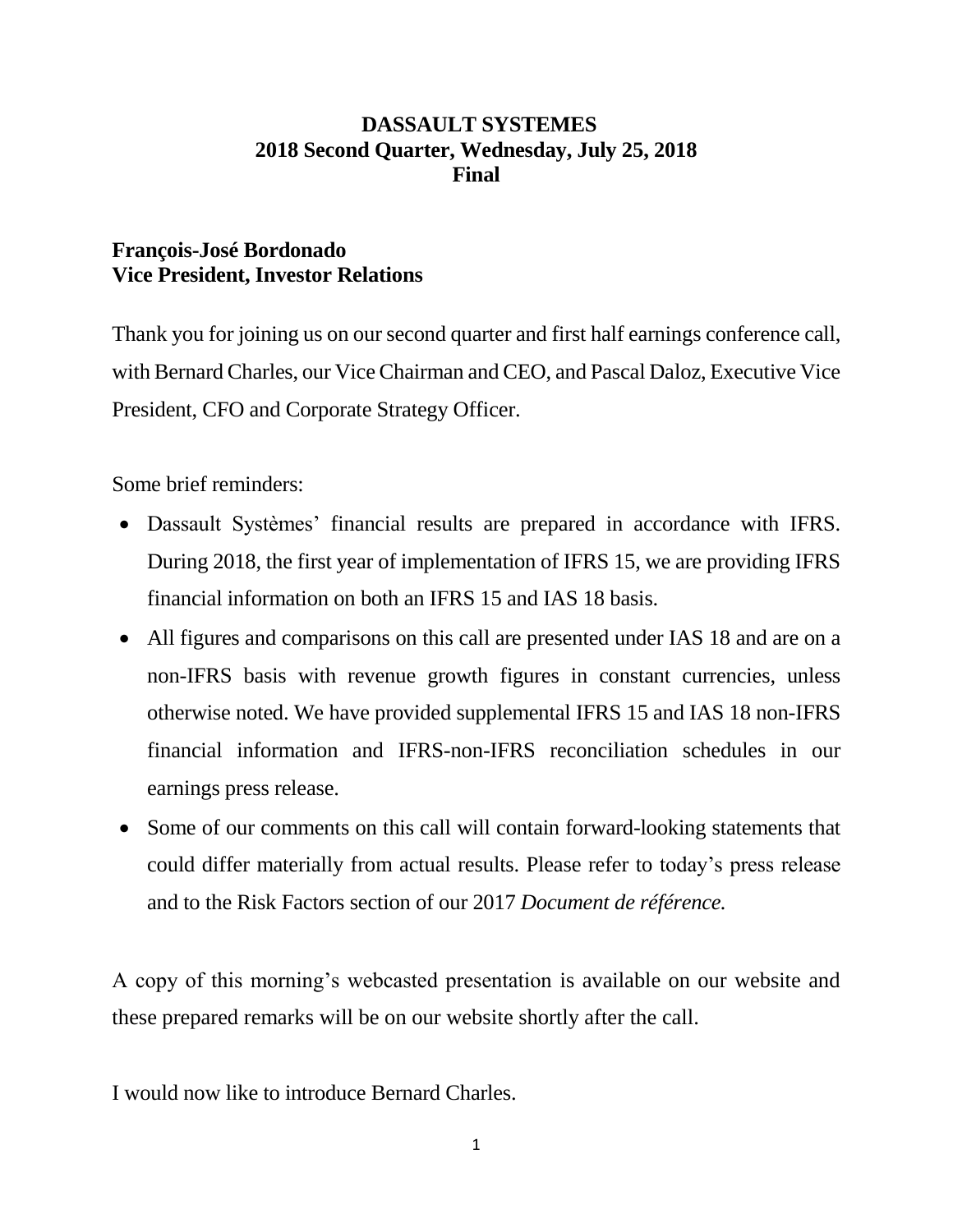# **Bernard Charles Vice Chairman and Chief Executive Officer**

Thank you all for joining us today.

# **Summary Overview**

To begin let me share my perspectives on our progress to date in 2018.

- As our discussions will illustrate, **our First Half performance demonstrates a good start to 2018**, confirming the expectations we shared with you in February.
- Our growth drivers confirm the importance of **digital continuity** for our clients. With the **3D**EXPERIENCE platform our clients can connect their extended value streams, across the domains of their company, externally with their value chains and with their end-consumers bringing them into their innovation framework. Importantly, the **3D**EXPERIENCE platform enables our clients to become platform companies.
- We are increasing our **market presence in our Core Industries**. At the same time, we are **expanding our footprint in Diversification Industries**. This is evident in our industry results and in our performances by geos and brands. For both we are also expanding our offer.
- We continue to invest in markets that are highly promising both in terms of digital maturity and our own growth potential. Companies focused on Collections in Fashion, Retail & the Consumers space are beginning their digital journey, and with **Centric Software** backed by Dassault Systèmes, our goal is to accelerate this sector's move.
- During the second quarter we also completed the **No Magic** acquisition, with its technology can help companies **design and test system of systems and enable connected experiences.**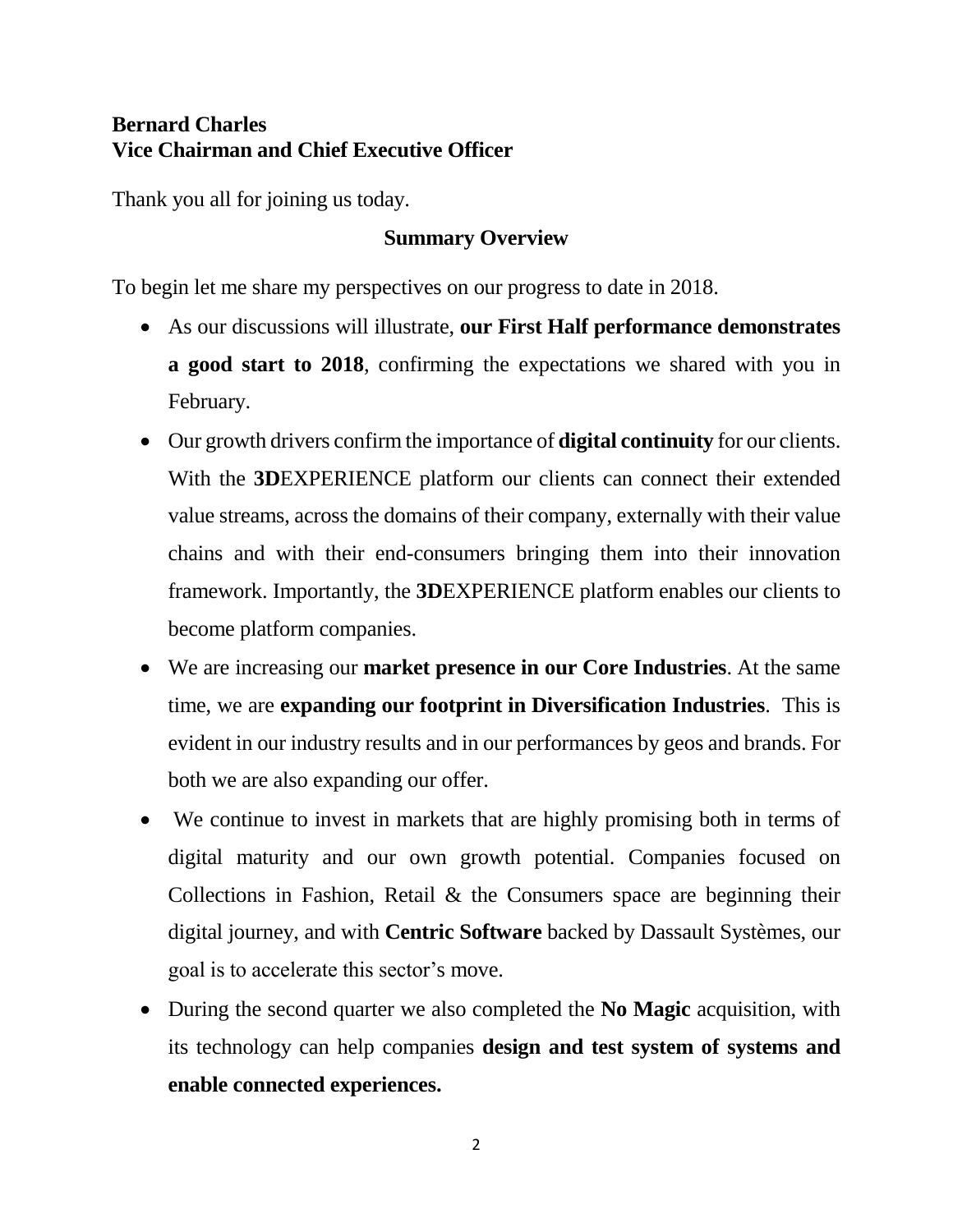Finally, based upon our results and second half plans, **we are upgrading our full year objectives** for currencies and acquisitions. Pascal will discuss our financial perspectives.

## **SOLID FIRST HALF 2018 FINANCIAL PERFORMANCE**

So let me begin our review with some of our performance figures for the 2018 First Half:

- New licenses and other software increased 10%, this growth rate is all organic. We benefited from double-digit growth in 7 out of 12 geos.
- We are seeing strong traction with **3D**EXPERIENCE, with new licenses revenue up 27% for the First Half.
- We are benefiting from increased breadth, CATIA, SOLIDWORKS, ENOVIA, SIMULIA, DELMIA, GEOVIA, all growing new licenses and other revenue double-digits in the First Half.
- Performance for High Growth Countries was strong in the First Half with software revenue up 21% on broad-based growth. By the way, 25% in Q2.
- Five of our industries posted double-digit software revenue growth during the First Half – among them our largest, Transportation & Mobility, and Architecture, Engineering & Construction, where our opportunities are very promising.
- Looking at our first half performance in total, we delivered solid growth at both the top-line with software revenue up 9% and bottom-line with earnings per share up 13% or up 23% at constant currency.

## **OUR STRATEGY IN BRIEF**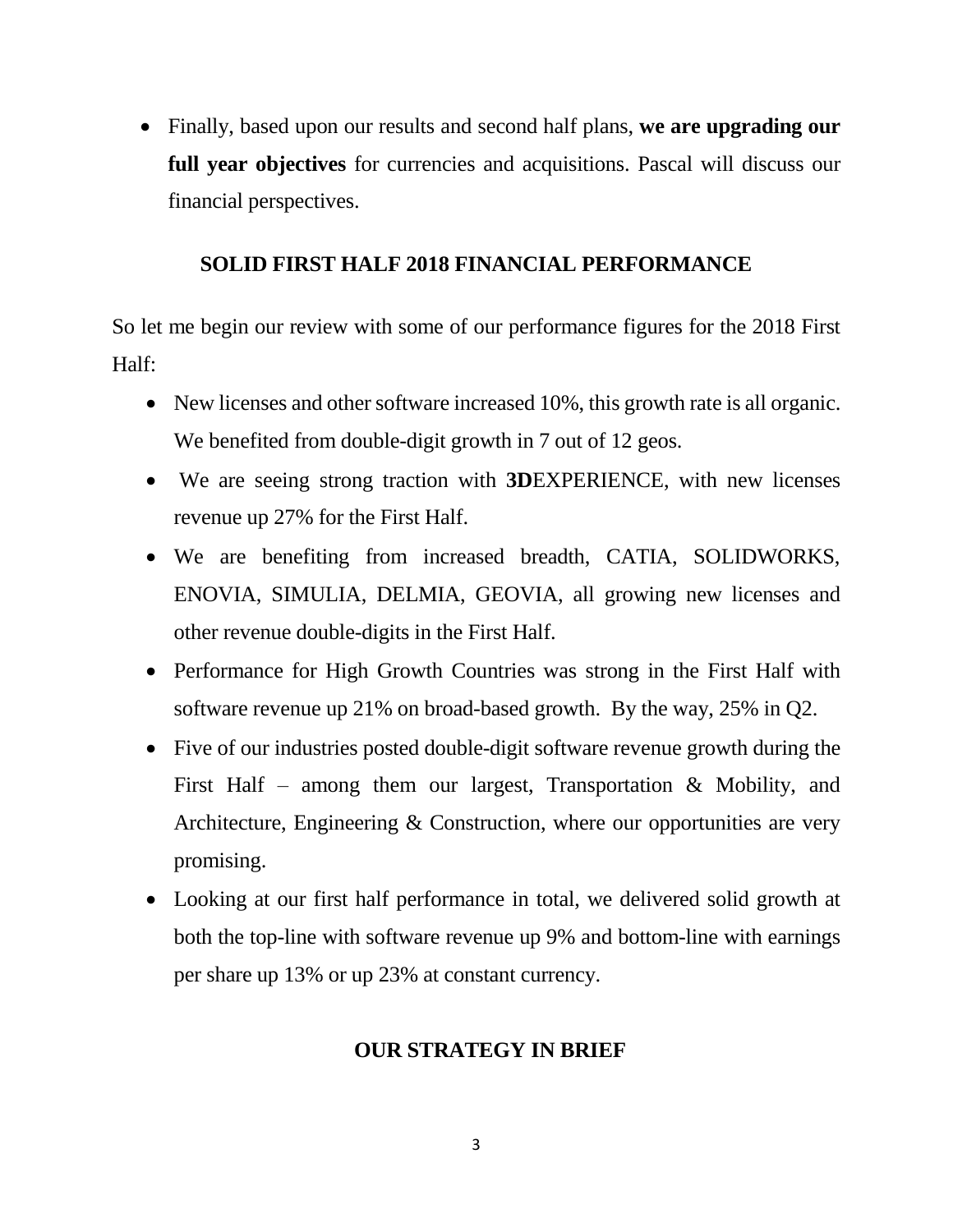As you know we held our Capital Markets Day on June  $15<sup>th</sup>$ , our next one will be in two years from now. I would like to thank everyone for attending to the dinner and the full day presentations. For those of you who could not, I wanted to share some of my key messages with you today.

#### **Industry Renaissance**

There is a new world on the horizon, we are experiencing a global Industry Renaissance, bringing new ways, real and virtual, of inventing, learning, producing and trading. If you think about Industry 4.0, it is not about the future per se but it is about the past as in reality it started over the last 35 years, in fact with the Boeing 777 showcase. The second point is that Digitalization is only a part of the journey. Digitalization does not describe what is happening today at the most advanced companies – what we think accurately describes it - is an Industry Renaissance. So what does this mean?

This Industrial Renaissance is ushering in new categories of industrial companies, new categories of solutions and new categories of consumers. Very clearly, the leading businesses of tomorrow will be those that empower the workforce of the future and their value networks with knowledge and know-how to deliver new categories of sustainable solutions.

#### **3DEXPERIENCE Platform**

The **3D**EXPERIENCE platform is unique in terms of its focus. If you look at the consumer platforms, it is all about these large technology companies serving as platforms, making them the center - so to speak - of gravity.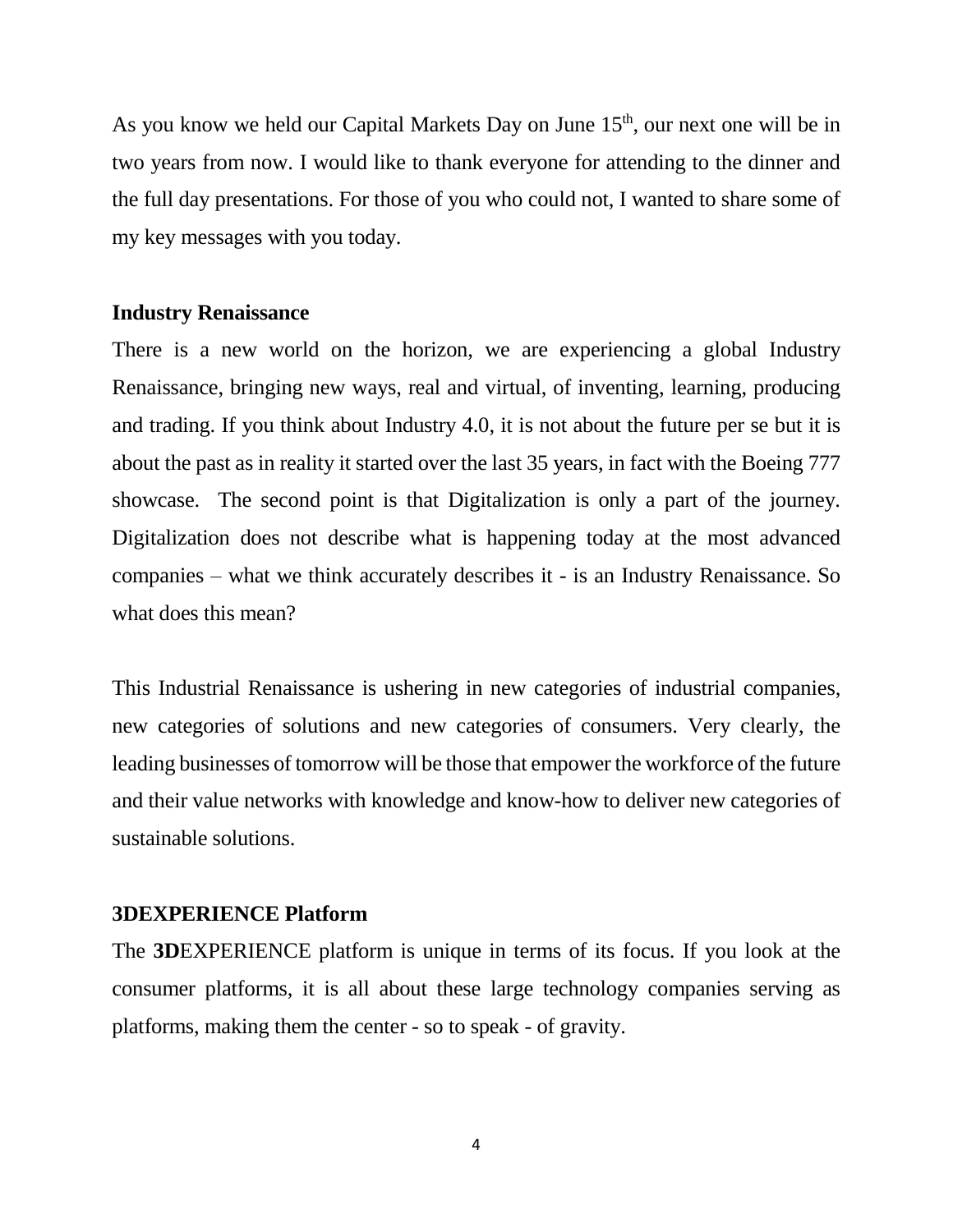In contrast, the **3D**EXPERIENCE platform is a catalyst and an enabler for our clients, themselves, to become platform companies. The **3D**EXPERIENCE platform powers **their** industry solution experiences and powers **their** value networks.

### **3DEXPERIENCE Innovation Centers**

In addition to helping our clients become platform companies, in this new world of Industry Renaissance, one of our objectives is to help clients innovate in new experiences and new technologies as well as workforces of the future. It is for many countries a priority and most of them have launched initiatives. We are part of it with our **3D**EXPERIENCE Innovation Centers.

Our first is in the United States, opened in 2017 and offering one of the most, if not the most advanced centers for the aerospace industry. We are working in collaboration among Wichita State University and the National Institute of Aviation Research and Dassault Systèmes. In this morning's webcast we ran a short video where Airbus spoke about their ability to streamline tools, methods and processes in a very short period of time thanks to experimentation that they carried out at the center.

In China, to upgrade their industry positioning at large, our **3D**EXPERIENCE Innovation Center in Beijing is helping companies to prepare the workforce of the future to address the new challenges.

#### **H1 3DEXPERIENCE PERFORMANCE**

Moving now to our performance in greater details, we are seeing strong momentum with **3DEXPERIENCE**, with new licenses revenue up 27% in constant currencies and accounting for one-third of related sales of the 2018 First Half. Among the largest transactions were companies in Aerospace & Defense, High Tech, Transportation &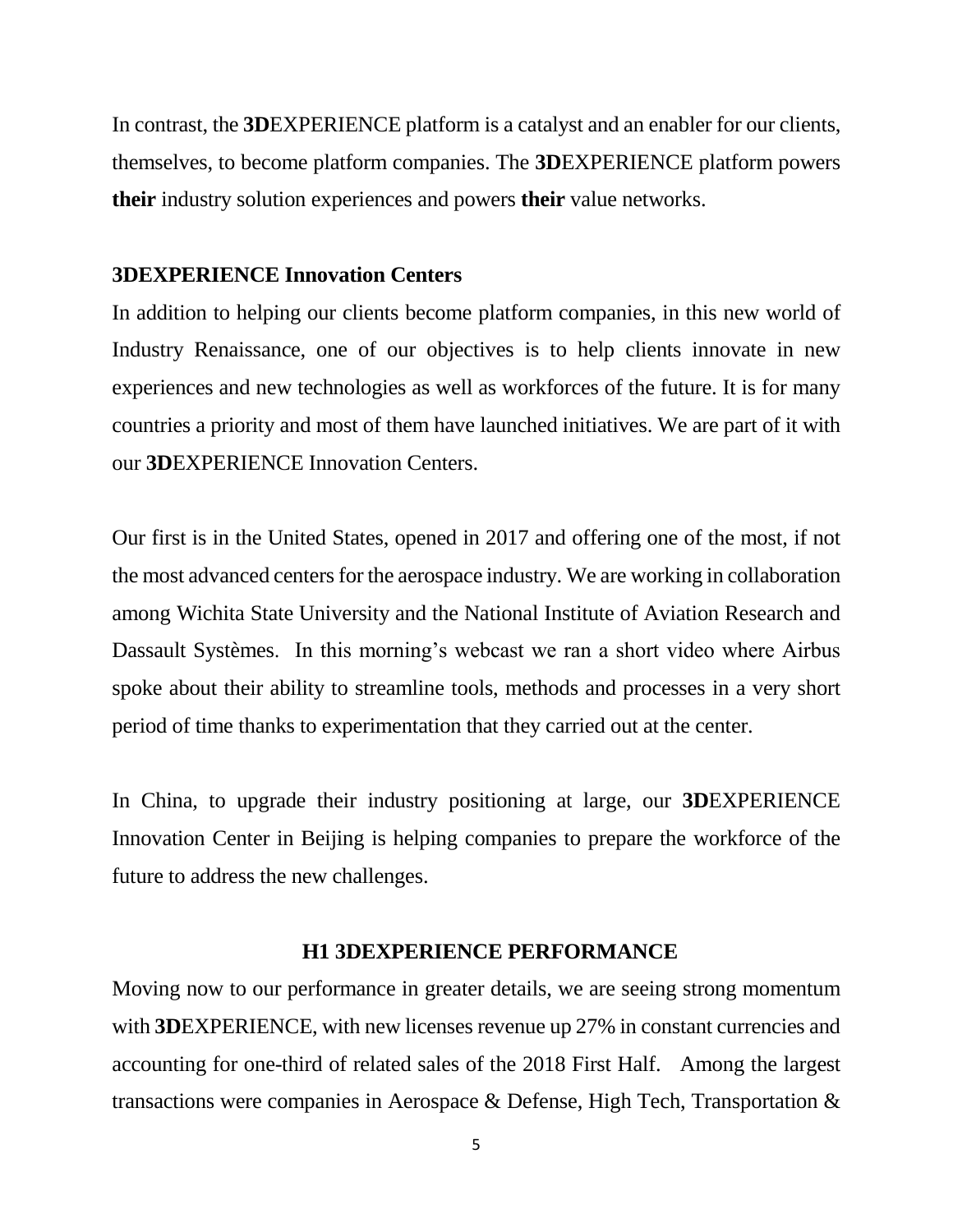Mobility, Energy, Process & Utilities, Marine & Offshore as well as Consumer Packaged Goods. We also signed new agreements that are establishing long-term relationships with industries leading companies, which may not have resulted in revenue in the second quarter, but that are very strategic and illustrate very well our market position.

# **3DEXPERIENCE MOMENTUM IN ENERGY, PROCESS & UTILITIES**

### **EDF Group**

Let me begin with EDF Group. They have been using CATIA and DELMIA solutions. Now, we have entered into a 20-year partnership. They are adopting our **3D**EXPERIENCE platform and industry solution experiences for the nuclear industry with the creation of digital twins at the design, construction and operational phases of their business. Their key objectives are to strengthen EDF's plant performance and more broadly, the competitiveness of nuclear power.

EDF is one example of working with strategic CSI players as partners. Here we have a very strong partnership established with Capgemini.

### **ExxonMobil**

The second client I would like to highlight is ExxonMobil, the largest oil  $\&$  gas company in the world. The company has been a long-standing client and large SIMULIA user.

ExxonMobil is adopting the **3D**EXPERIENCE platform and our Capital Facilities Information Excellence industry solution experiences with ENOVIA as well as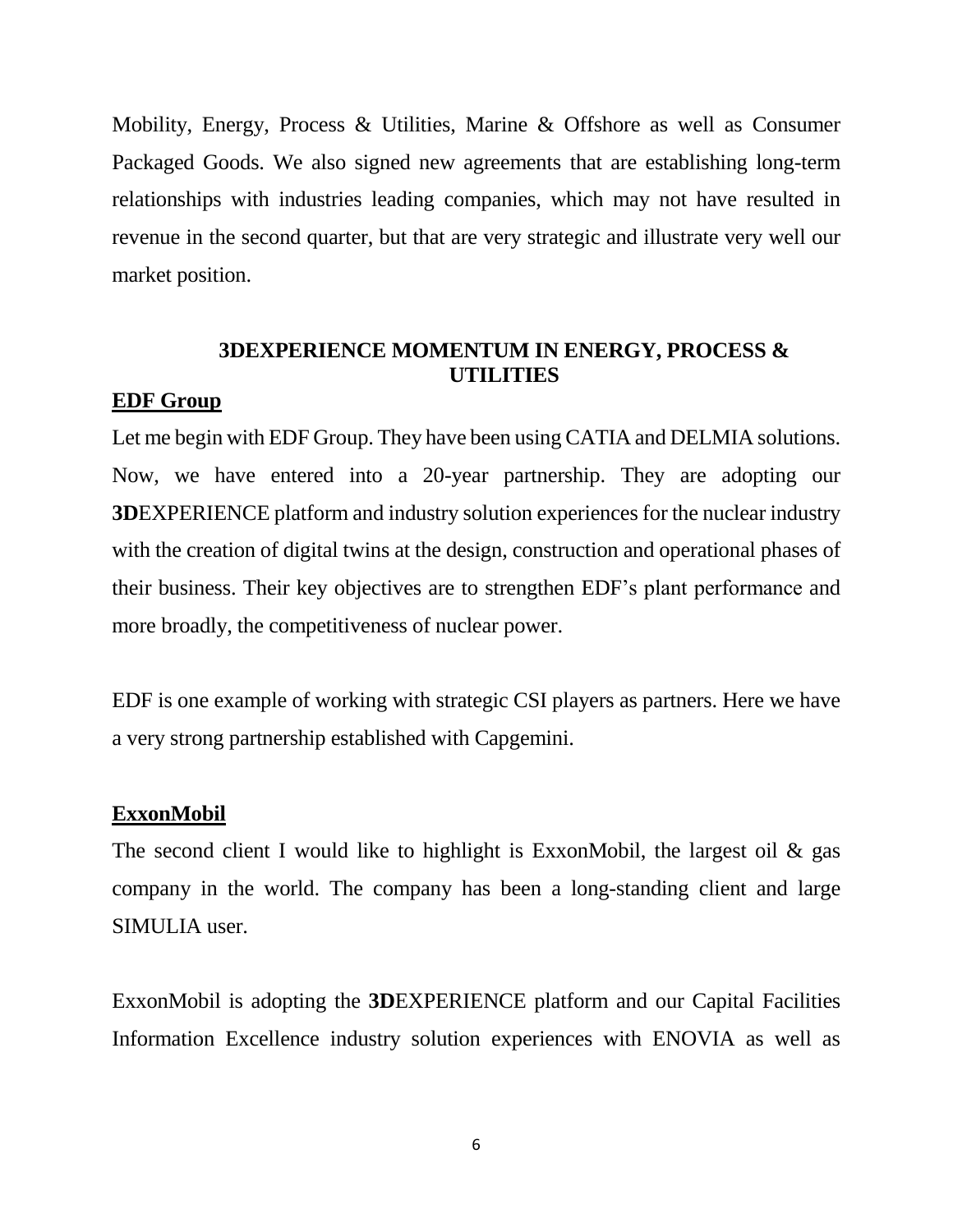EXALEAD applications as part of its Global Practices Transformation Initiatives. Here, Accenture will be involved in the implementation.

## **Energy, Process & Utilities**

Looking at our Energy, Process & Utilities business more broadly, we are seeing good momentum. We are working in two principal areas: in capital project management and in capital assets management.

When you think about the industry, it is very closely linked to our purpose and also to key trends, such as urbanization driving convergence between and among industries. For example, increasing urbanization brings together three of our target industries, Transportation & Mobility, AEC and Energy, Process & Utilities.

# **SOLIDWORKS POWER'BY 3DEXPERIENCE**

Now just a few words on SOLIDWORKS and **3D**EXPERIENCE. Thanks to what we call POWER'BY, the SOLIDWORKS offer to its clients is increasing immensely, no one else will have a comparable offer, which is a key competitive advantage for clients.

- For PLM, SOLIDWORKS users will be able to connect to PLM Collaboration services;
- To leverage data and intellectual property and interpret this information, they will have access to all analytics dash-boarding and more broadly to Artificial Intelligence services;
- SOLIDWORKS' users will be able to tap into comprehensive **3D**EXPERIENCE roles portfolio, especially in expanded simulation and global manufacturing operations; and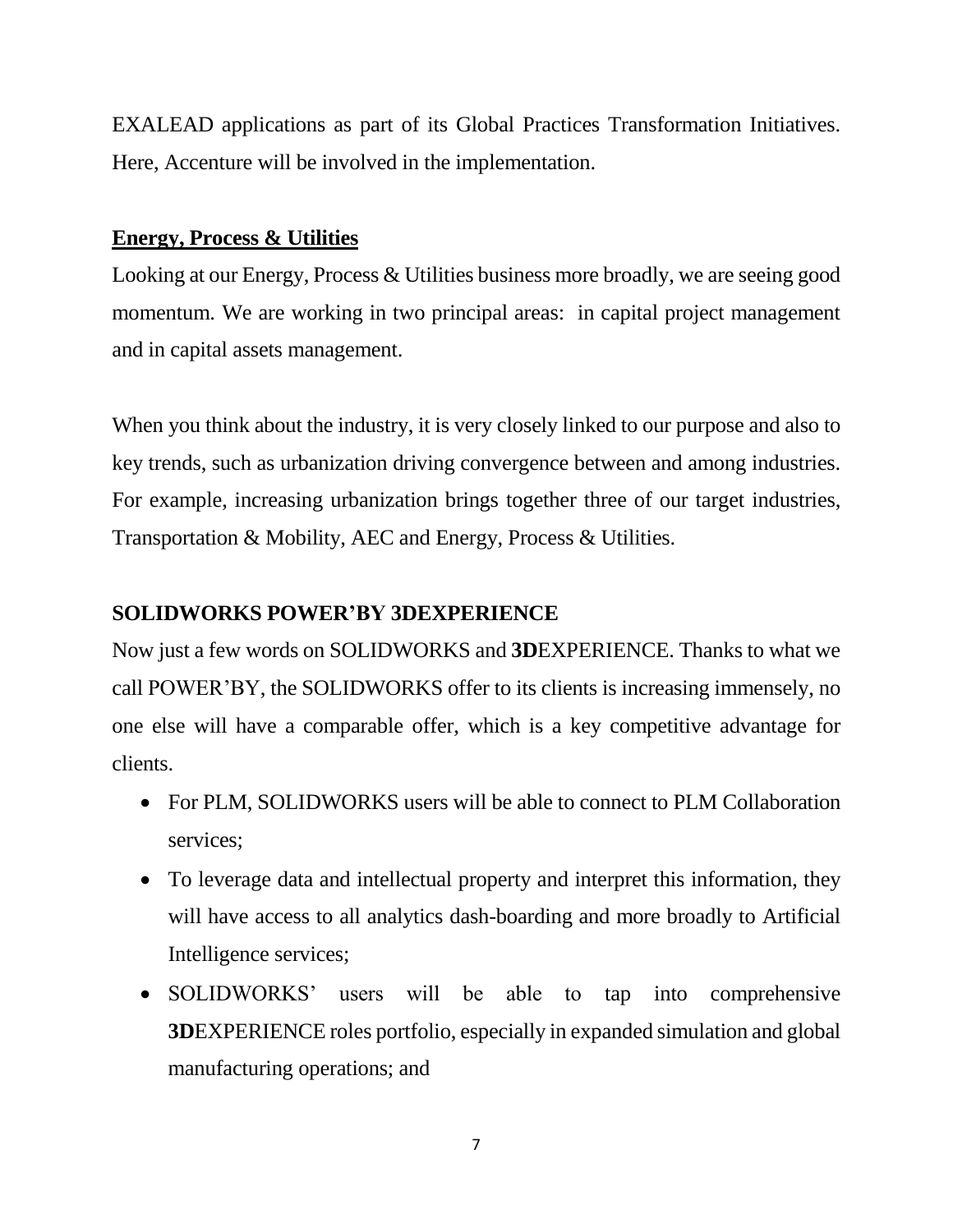Thanks to the **3D**EXPERIENCE platform, SOLIDWORKS' users are able to access to all Marketplace Services.

### **Centric Software Acquisition - To Accelerate the Digitalization of the Fashion, Retail and Consumer Sectors: Collections Companies**

Now let's move to the Fashion, Retail and Consumer sector and Centric Software. If you look at this industry it is in the early phase of digitalization, much like what we have observed in the Construction sector. We have known and watched Centric Software for a long time now and talking together with senior management decided now was the right time to come together. Centric has established a number one position in the emerging PLM market for companies and industry segments run by Collections. Our goal is to help support Centric Software's mission to accelerate the digital transformation of the Fashion, Retail and Consumer sector. On the long run, we want to offer these companies an industry renaissance path as platform companies.

#### **No Magic Acquisition Completed**

Finally, let me say a few words on CATIA and the No Magic acquisition which we completed this quarter. This is a very strategic investment for CATIA, as No Magic technology makes it possible to design and test intelligent system of systems that we call the Internet of Experiences, the hyper-connected world we live in will need more of these solutions going forward. By combining these solutions with Dassault Systèmes' multi-scale and multi-physics capabilities, we will enable customers to design, simulate and operate in the virtual world the most complex systems of systems, such as usage scenarios of cities, or the behavior of living cells in Life Sciences. We believe that what we call a Cyber Physical Architecture is the right approach, bringing together a Multitude of software-intensive connected systems interacting together in an unpredictable world.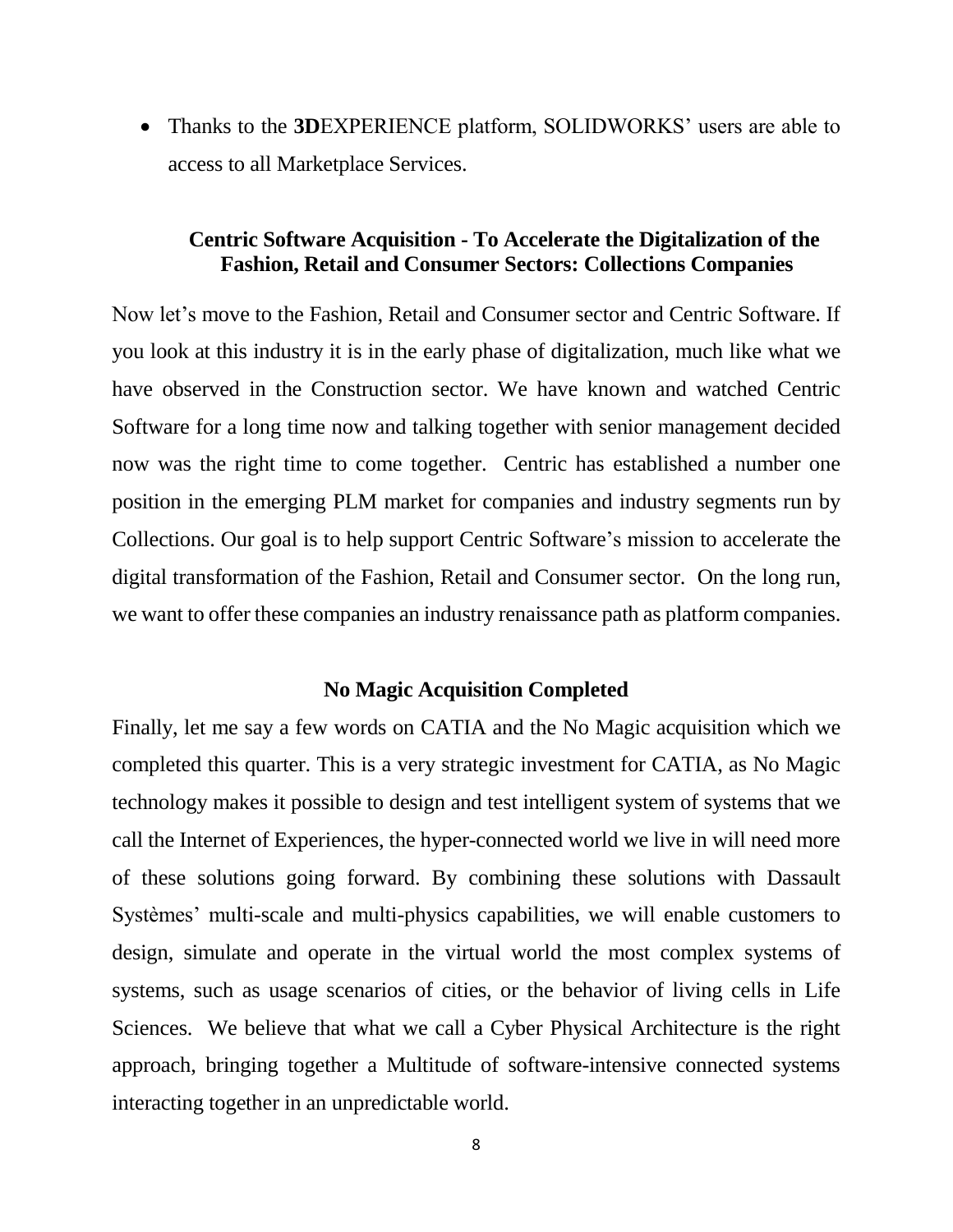Let me now turn the call to Pascal.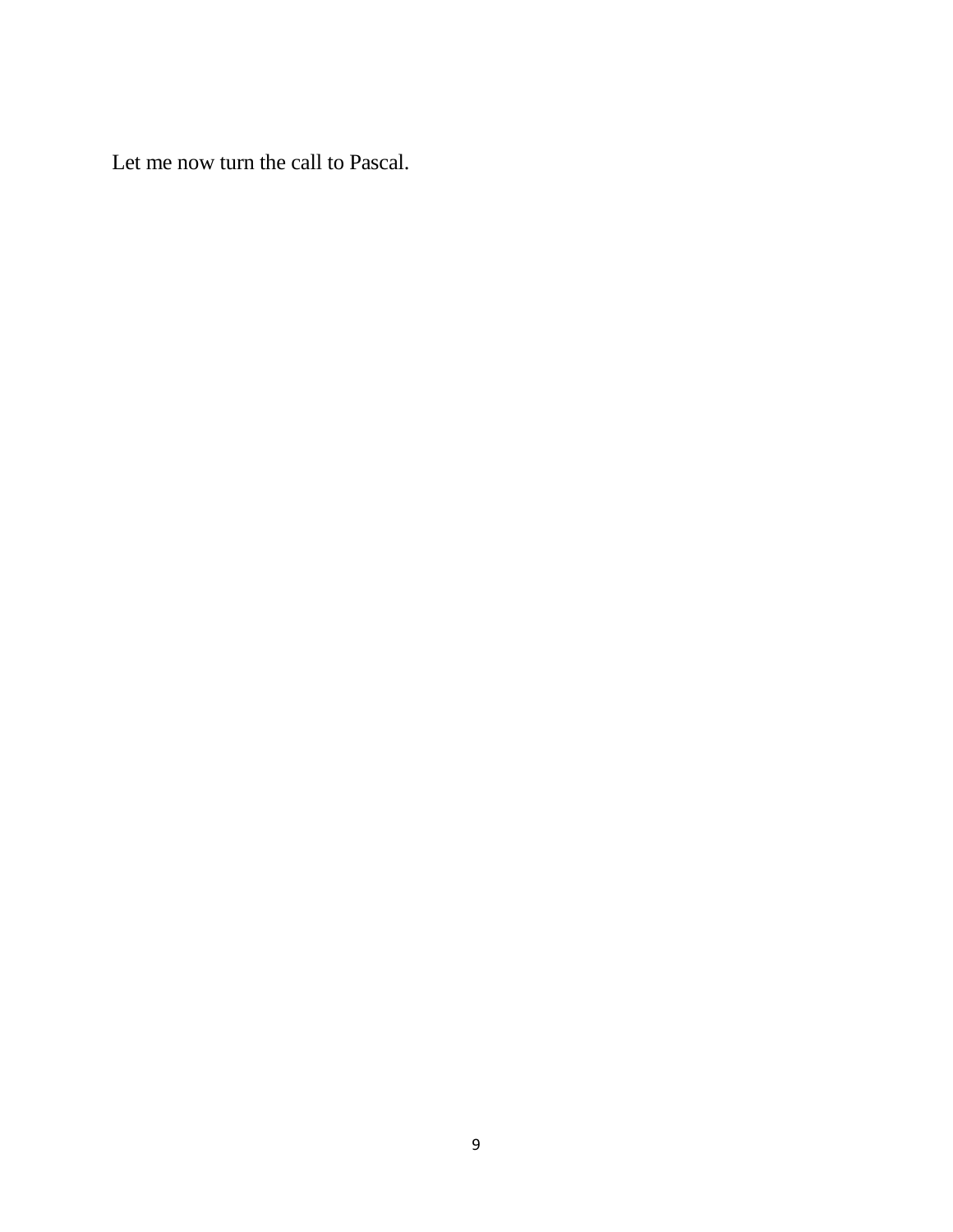# **Pascal Daloz Executive Vice President, CFO and Corporate Strategy Officer**

Hello and thanks to all for joining us.

Our second quarter performance was solid and well aligned with our key financial objectives. Looking at our results for both the second quarter and first half, they tracked each other pretty closely and position us very well to deliver strong earnings growth in 2018.

As a reminder, all figures are on an IAS 18 non-IFRS basis with revenue related growth rates at constant currency, unless otherwise noted.

# **SOFTWARE REVENUE BY REGION**

Zooming in first on a regional review, in the **Americas**, software revenue increased 7% in Q2 reflecting a strong comparison base for North America. For the first half Americas posted software growth of 9%, on a solid contribution to growth from North America and strong growth in Latin America.

In **Europe**, the second quarter and first half software performance was led by Southern Europe and Russia. Software revenue increased 6% in both periods.

**Asia** was the most dynamic region this quarter, with software revenue up 14%. And for the First Half, software revenue increased 15% with double-digit growth across all five geos.

## **SOFTWARE REVENUE BY BRAND**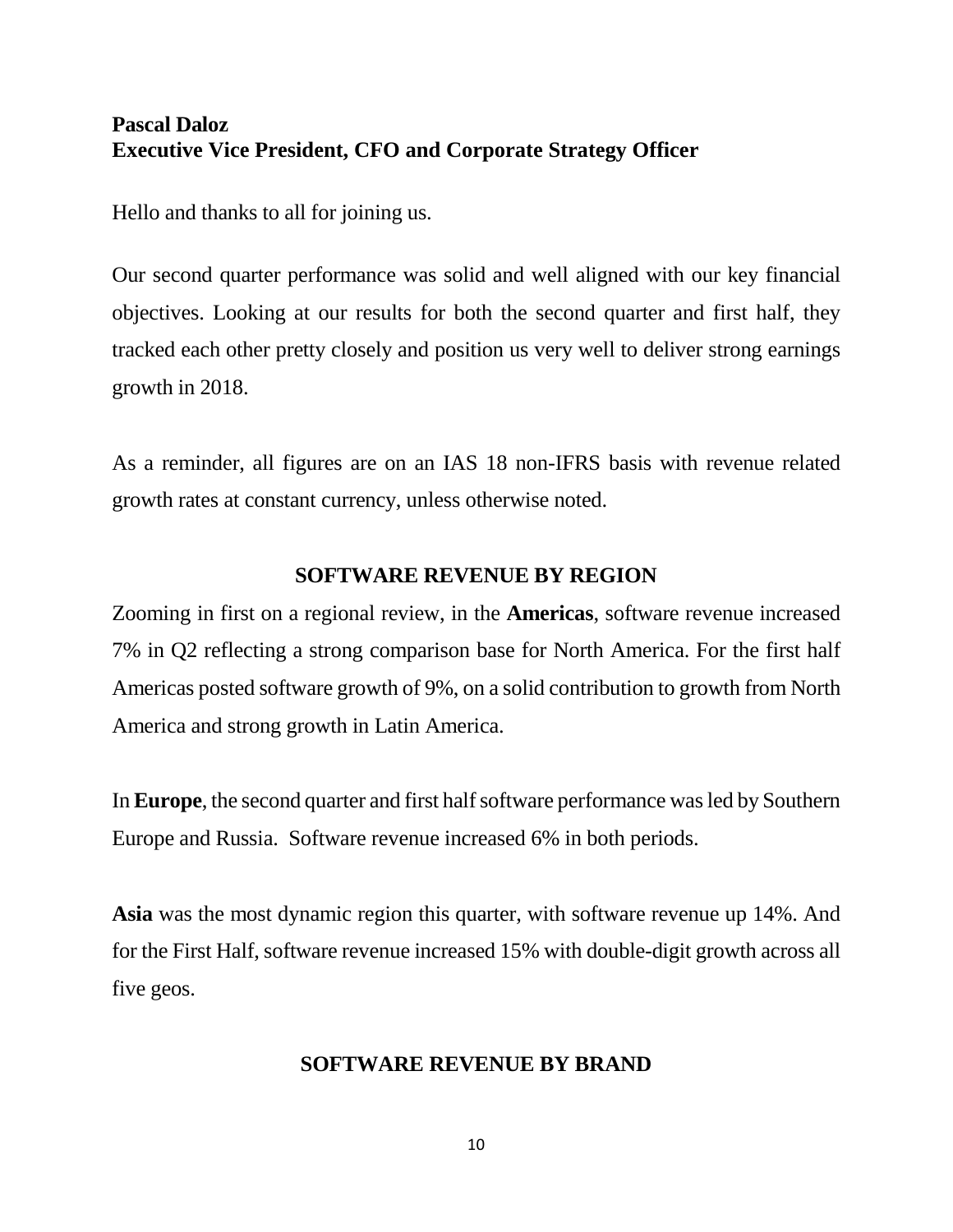From a brand perspective, we saw a very good licenses revenue performance in general.

CATIA licenses revenue were up double-digits for both the second quarter and first half, on good growth across all three regions. CATIA **3D**EXPERIENCE licenses revenue increased about 20% for the First Half.

For both Q2 and H1, ENOVIA's licenses revenue increased double-digits on a balanced performance for both Core and Diversification Industries. 3DEXPERIENCE sales represented over 70% of ENOVIA's license software and increased over 30% in the First Half.

SOLIDWORKS also had double-digit licenses revenue growth for both periods. Based upon bookings data we can confirm that we expect SOLIDWORKS software revenue growth rate in the third quarter to reflect a high comparison base and for this comparison base to moderate in the fourth quarter. Overall for the year, we expect SOLIDWORKS to deliver a good performance.

Other Software increased 11% in Q2 and 13% for H1. We are seeing a strong interest in DELMIA in manufacturing and good growth for SIMULIA in simulation and GEOVIA in mining.

The 3DEXPERIENCE platform and our industry solutions experiences are driving broader adoption of our software applications. A recent illustration is **Safran Electronics and Defense, who adopted the 3DEXPERIENCE Platform and several industry solution experiences leveraging our CATIA, DELMIA, ENOVIA and EXALEAD brands.**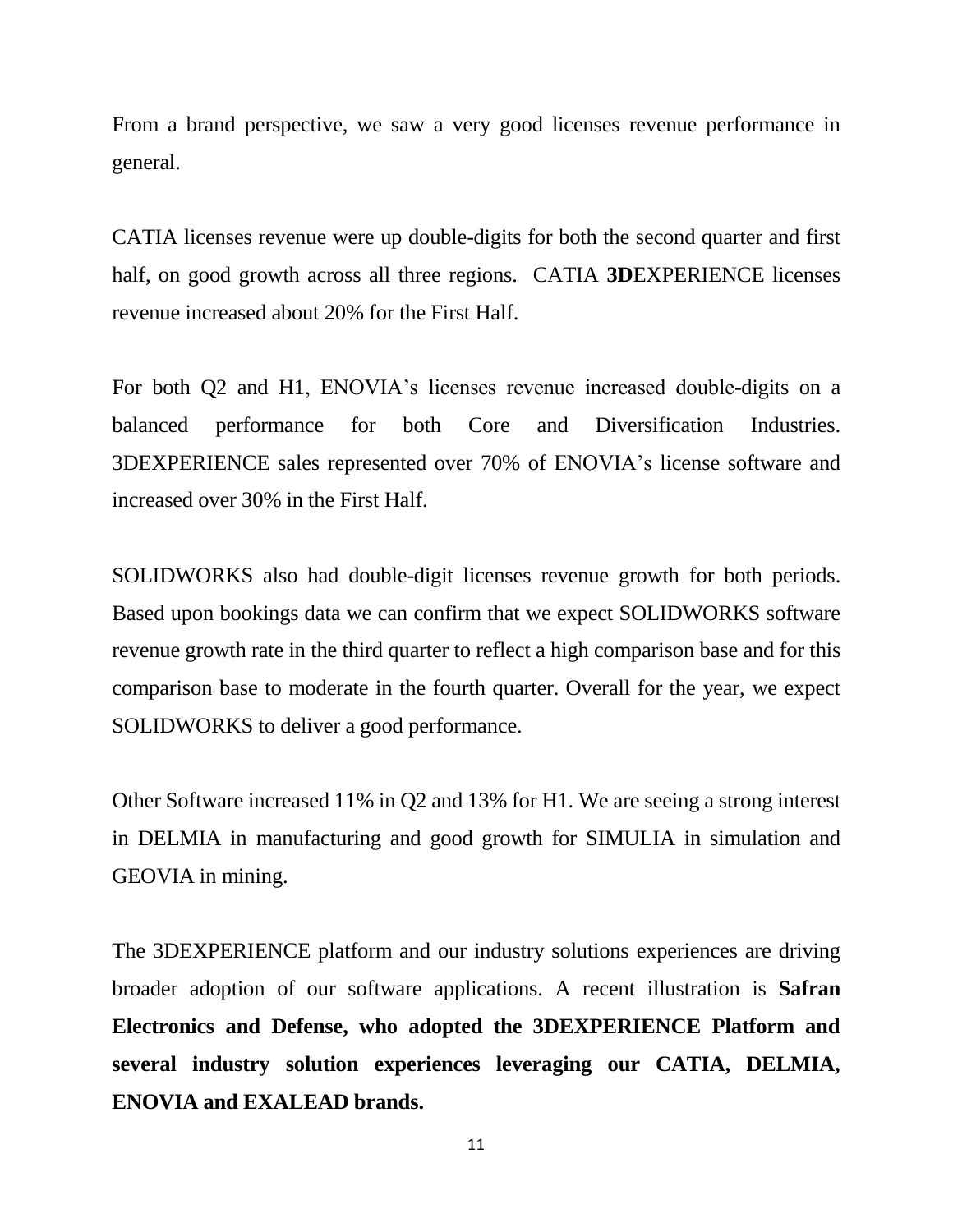#### **DELMIA FOR GLOBAL INDUSTRIAL OPERATIONS**

Diving briefly into DELMIA, our portfolio developments over the last years have created a very strong brand addressing global industrial operations. The win at Boeing in 2017 would not have been possible some years ago – first from a platform perspective and second from a portfolio perspective.

Today, we have a very competitive offer and it is continuing to create important opportunities for us. For the 2018 First Half we posted a strong performance in both Manufacturing Execution and in DELMIA Digital Manufacturing leading to organic software revenue growth of 17% for DELMIA.

We are also winning thanks to the complementary nature of our DELMIA offer with what QUINTIQ is providing. **Bridgestone Europe, a division of the largest tire and rubber company in the world**, has selected both DELMIA for Manufacturing Execution Systems and QUINTIQ for advanced planning & scheduling and optimization to support its Smart Factory concept. We competed against multiple parties in the MES sector and in the optimization area.

#### **Software Revenue Growth**

Moving to our financial results, our software revenue increased 9% at constant currency for both Q2 and H1.

Licenses and Other software revenue increased 8% in the quarter and 10% for the First Half. This is also the organic growth rates.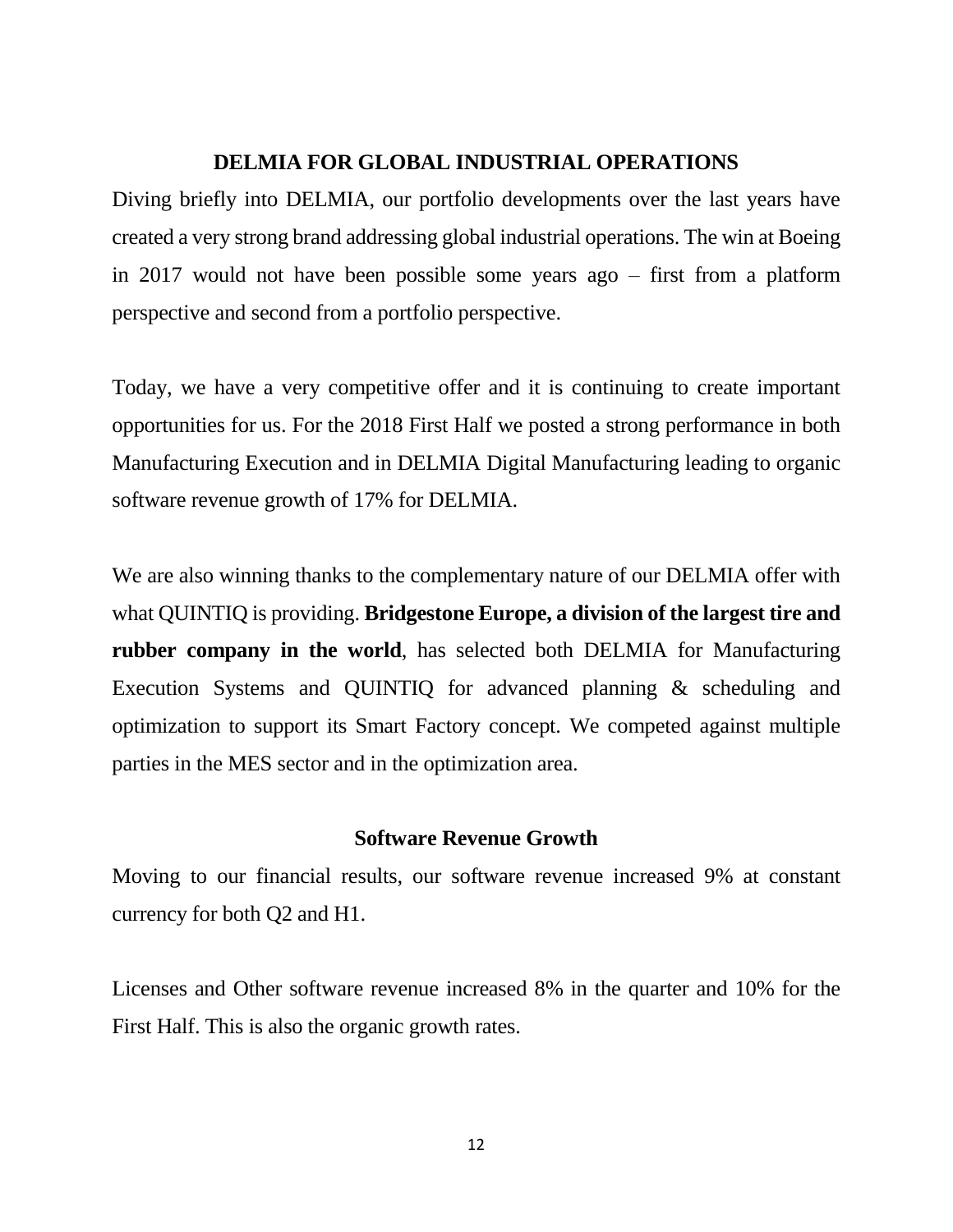Recurring software revenue increased 9% in total and 6% on an organic basis for both Q2 and H1. Our Support revenue continued to demonstrate excellent renewal rates in all three regions.

#### **SERVICES REVENUE**

While services revenue grew in Q2 compared to Q1, performance remained mixed and came in below our expectations by about 6 million euros. **3D**EXPERIENCE services engagements and our core services business performed well. It was in our smaller brands where we have been hurt by some delays and some push-outs.

#### **OPERATING MARGIN**

We had a very good evolution of our operating margin in both Q1 and Q2, bringing us to an operating margin of 28.7% compared to 28.2% for last year, on underlying organic improvement of 160 basis points offset in part by currency impacts of 70 basis points and acquisition dilution of 40 basis points.

#### **EARNINGS PER SHARE**

Earnings per share was also well aligned with our objectives, up 22% in Q2 and 23% for H1 in constant currencies, benefiting from our revenue growth, operating margin performance and lower effective tax rates. EPS was 72 cents for Q2 and 1.30 euros for the first half of this year.

#### **CASH FLOW & BALANCE SHEET**

Operating cash flow increased 9% to  $645.5$  million for the First Half and was used principally for acquisitions and dividends.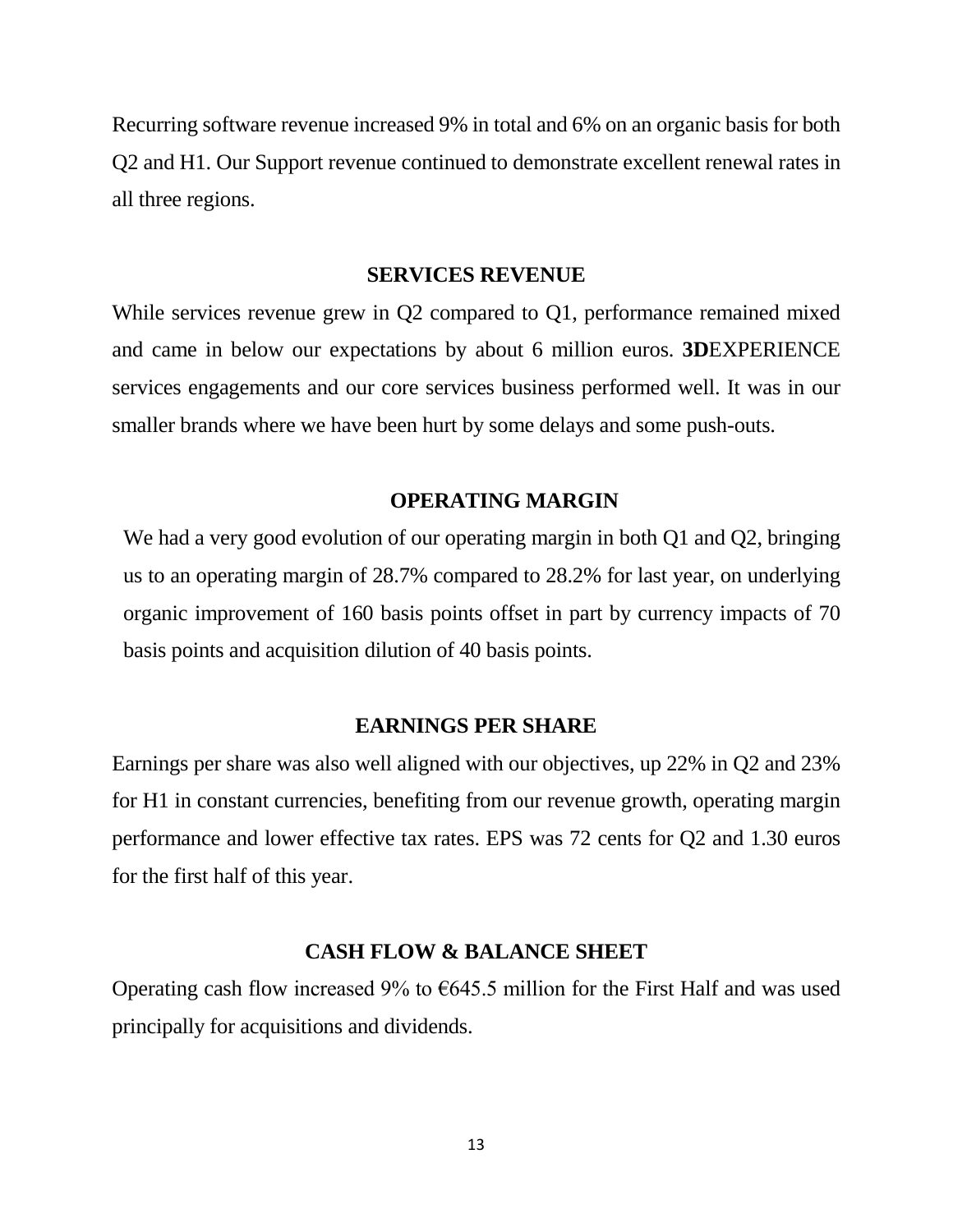Excluding currency effects and on a constant perimeter, unearned revenue under IAS 18 increased 8%, compared to the 6% organic growth for software.

Before moving to our financial objectives, let me share some further information on the Centric Software and No Magic acquisitions.

### **Centric Software Acquisition**

The acquisition of Centric Software is taking place via a two-step process. We are presently acquiring 63% of the shares of the privately-held company for an aggregate amount of 350 million US dollars, which includes a payment in advance for shareholders keeping their shares. The acquisition of the remainder of the shares will take place in 2020 and 2021. The price will be determined based on the revenue growth and profitability of Centric Software in years 2019 and 2020 in average, and is expected to range between 3 to 6 times 2019 or 2020 revenues.

Centric Software's financial information will be included in Other Software at the present time. Our revenue assumption and expectation that it will be slightly dilutive to our non-IFRS earnings reflect the fact that January and July are the two most important months for Centric Software.

#### **No Magic Acquisition**

The No Magic acquisition was completed on June  $20<sup>th</sup>$ . Headquartered in Texas, 170 people joined us. For the 2018 second half we are assuming revenues of about 6 million euros and that the acquisition will have a neutral impact on our 2018 non-IFRS earnings.

#### **FINANCIAL OBJECTIVES UNDER IAS 18**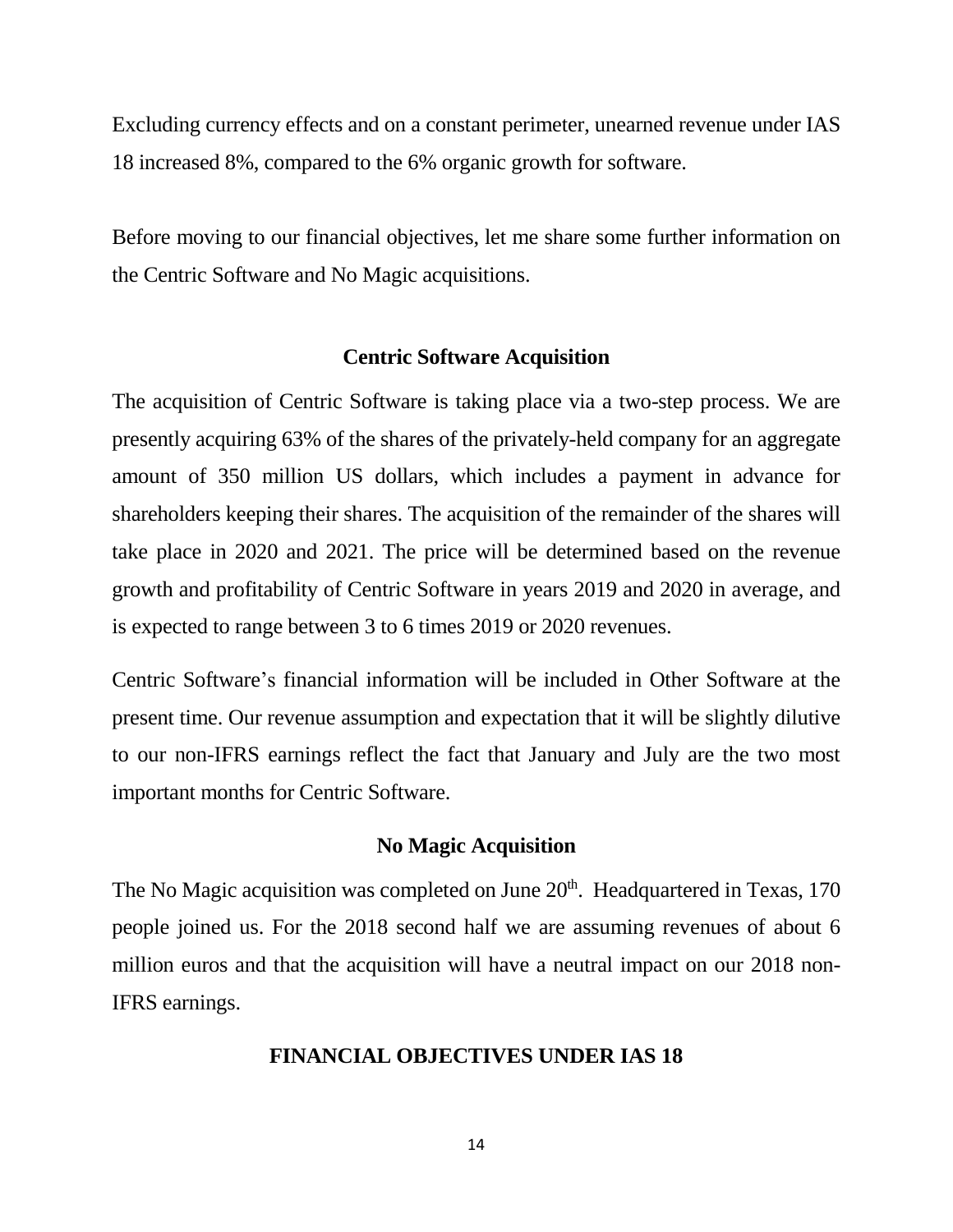Moving to our financial objectives, we are affirming our underlying growth expectations, with 2018 reflecting an acceleration in **3D**EXPERIENCE activity as our first half results demonstrated, and healthy software growth for SOLIDWORKS for the year. We are then updating our financial objectives for new acquisitions. As a reminder, our objectives are under IAS 18 and on a non-IFRS basis with revenue growth rates at constant currency.

- These assumptions aggregate to total revenue growth of 9% to 10% (from 8%) to 9% previously) in constant currencies. On a reported basis, our new revenue range of  $\epsilon$ 3.41 to  $\epsilon$ 3.44 billion incorporates the second quarter currency upside of  $E$ 21 million, acquisitions contributing  $E$ 33 million and refinement of software (addition of  $E15$  million in fact) and services (reduction for Q2 and H2 of  $\epsilon$ 14 million).
- An operating margin of 31 to 31.5%, which embeds an acquisition dilution range of 80 to 100 basis points and negative currency impacts estimated at 30 basis points.
- In turn, we are upgrading our EPS objective, targeting non-IFRS earnings per share of  $\epsilon$ 2.95 to  $\epsilon$ 3.00, representing growth of about 10% to 12%. At constant currency, our EPS growth rate range would be about 5 percentage points higher – at about 15% to 17%. The bridge in our presentation on the website provides the path from our previous non-IFRS EPS to today's upgrade.

Underlying our 2018 full year objectives, let me provide key details:

 We are targeting licenses revenue growth of 9 to 11% in constant currencies for 2018; recurring revenue growth of about 9% in constant currencies, and for services we have adjusted our outlook as I just referenced;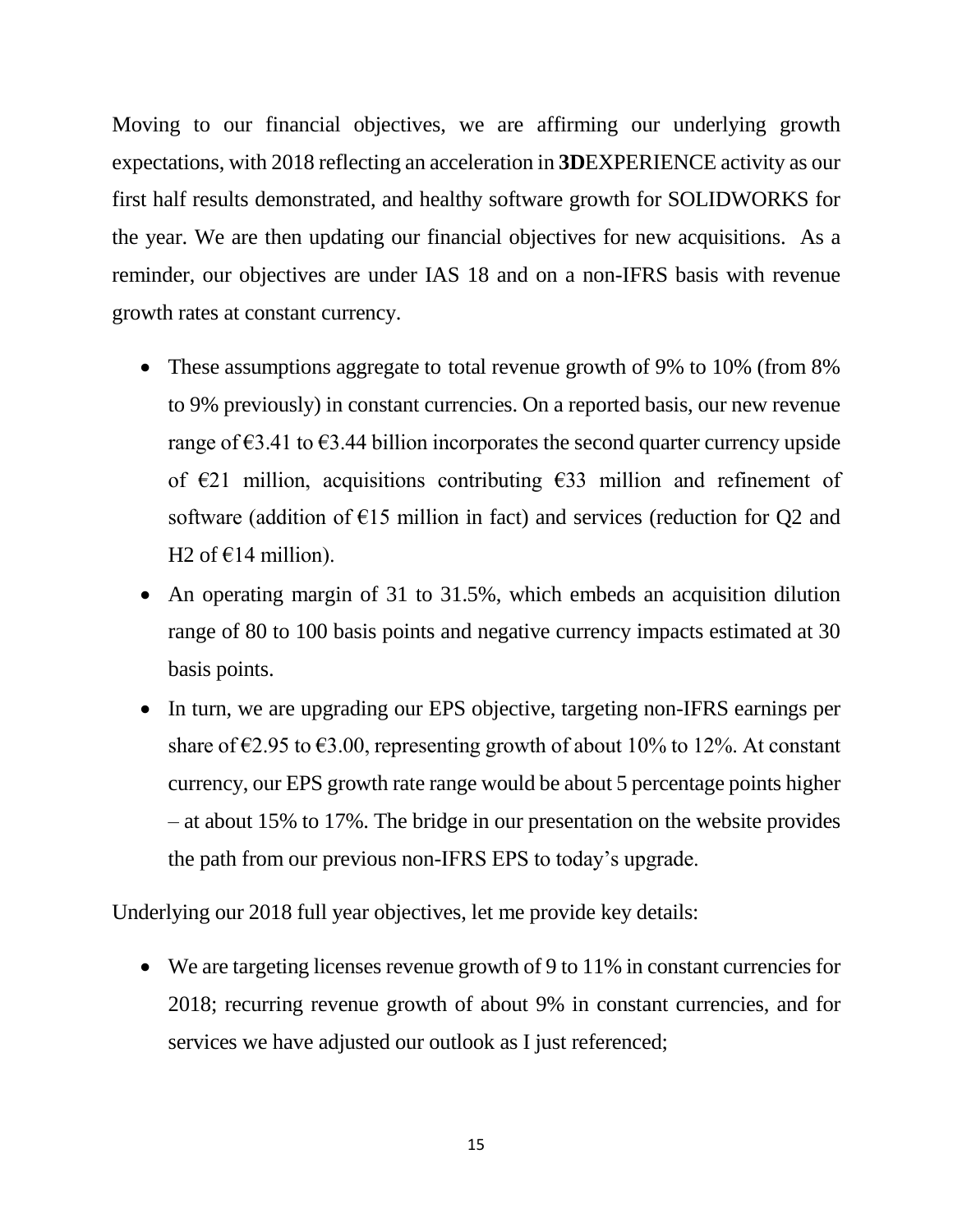We are updating our effective tax rate, fine-tuning it to about 29.1% from 29.7% previously.

For the third quarter, our key assumptions are as follows and reflect a strong year over year comparison base for SOLIDWORKS:

- Licenses growth of 6 to 9%;
- Recurring software growth of about 10%;
- Operating margin of about 29-30%, lower year over year by about 2 to 3 points reflecting the following combination of factors:
	- o In Q318, we anticipate some catchup in hiring and marketing actions,
	- o Dilution from acquisitions,
	- o We remind that in Q317, we paid a special attention to costs, resulting in an unfavorable comparison base.

This leads to a total revenue growth range of 8% to 11% in constant currencies or 805- 825 million euros, and EPS of 64 to 68 cents for Q3. From an EPS growth perspective, that would be flat to up about 6% as reported.

Let me turn the call back to Bernard now.